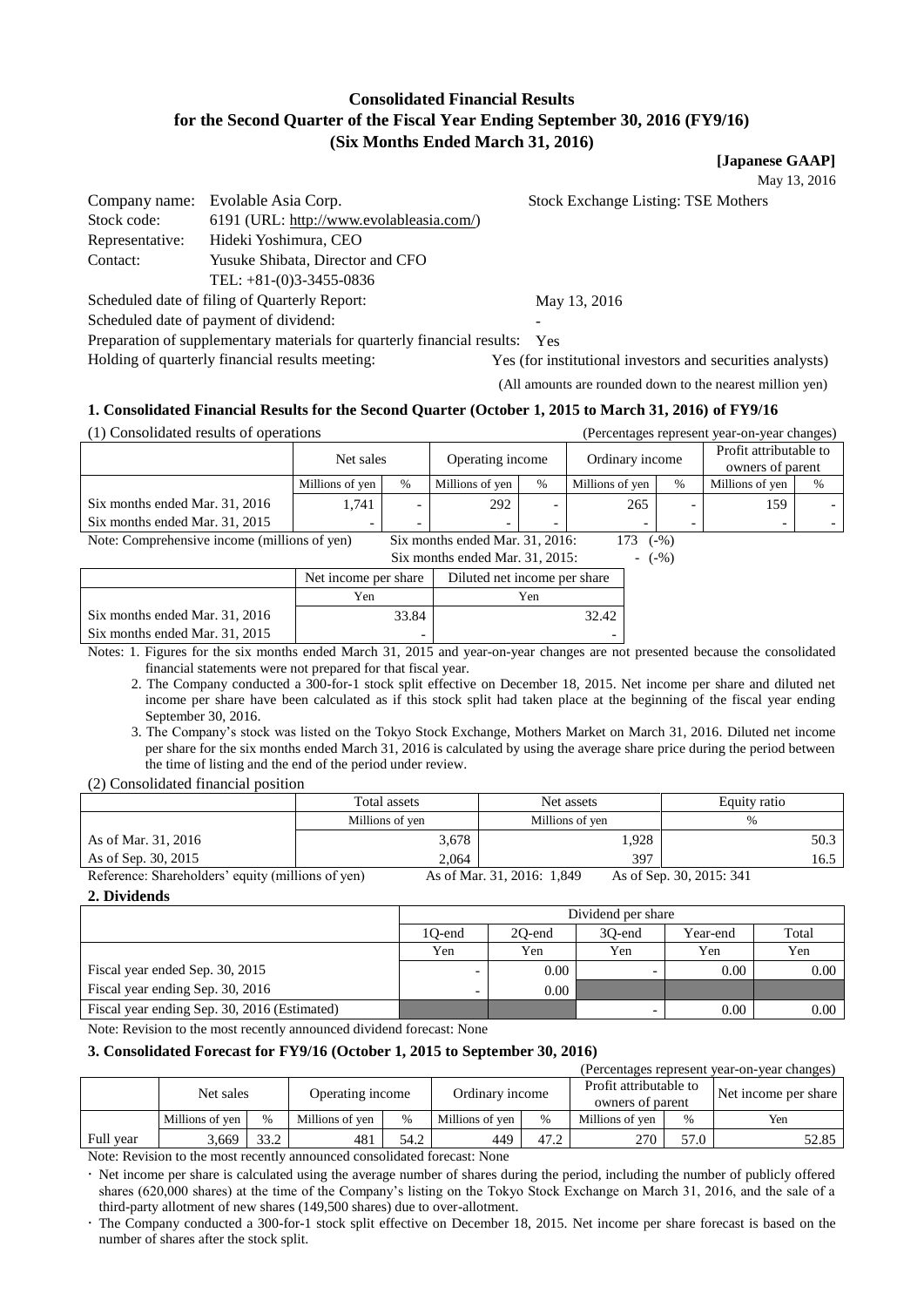#### **\* Notes**

- (1) Changes in significant subsidiaries during the period (changes in specified subsidiaries resulting in changes in scope of consolidation): None
- (2) Application of special accounting methods for presenting quarterly consolidated financial statements: Yes
- Note: Please refer to "2. Matters Related to Summary Information (Notes)" on page 3 of the attached documents for further information.
- (3) Changes in accounting policies and accounting-based estimates, and restatements
	- 1) Changes in accounting policies due to revisions in accounting standards, others: Yes
	- 2) Changes in accounting policies other than 1) above: None
	- 3) Changes in accounting-based estimates: None
	- 4) Restatements: None
- Note: Please refer to "2. Matters Related to Summary Information (Notes)" on page 3 of the attached documents for further information.

#### (4) Number of outstanding shares (common stock)

1) Number of shares outstanding as of the end of the period (including treasury shares)

| As of Mar. 31, 2016:                                     | 5,368,100 shares | As of Sep. 30, 2015:               | 4,575,000 shares |
|----------------------------------------------------------|------------------|------------------------------------|------------------|
| 2) Number of treasury shares as of the end of the period |                  |                                    |                  |
| As of Mar. 31, 2016:                                     | - shares         | As of Sep. 30, 2015:               | - shares         |
| 3) Average number of shares issued during the period     |                  |                                    |                  |
| $Six$ months ended Mar. 31, 2016:                        | 4.725,003 shares | Six months ended Mar. $31, 2015$ : | 4.575,000 shares |

- Note: The Company conducted a 300-for-1 stock split on December 18, 2015 under the November 17, 2015 Board of Directors' resolution. Number of outstanding shares (common stock) has been calculated as if this stock split had taken place at the beginning of the fiscal year ended September 30, 2015.
- \* Information regarding the implementation of quarterly review procedures

The current quarterly financial report is exempted from quarterly review procedures based on the Financial Instruments and Exchange Act. At the time of disclosure, the review procedures for the quarterly financial statements have not been completed.

\* Explanation of appropriate use of earnings forecasts, and other special items

Forecasts of future performance in these materials are based on information currently available to the Company. Consequently, these statements incorporate many uncertainties. Actual performance may differ from these forecasts due to changes in internal or external factors affecting business operations and other factors.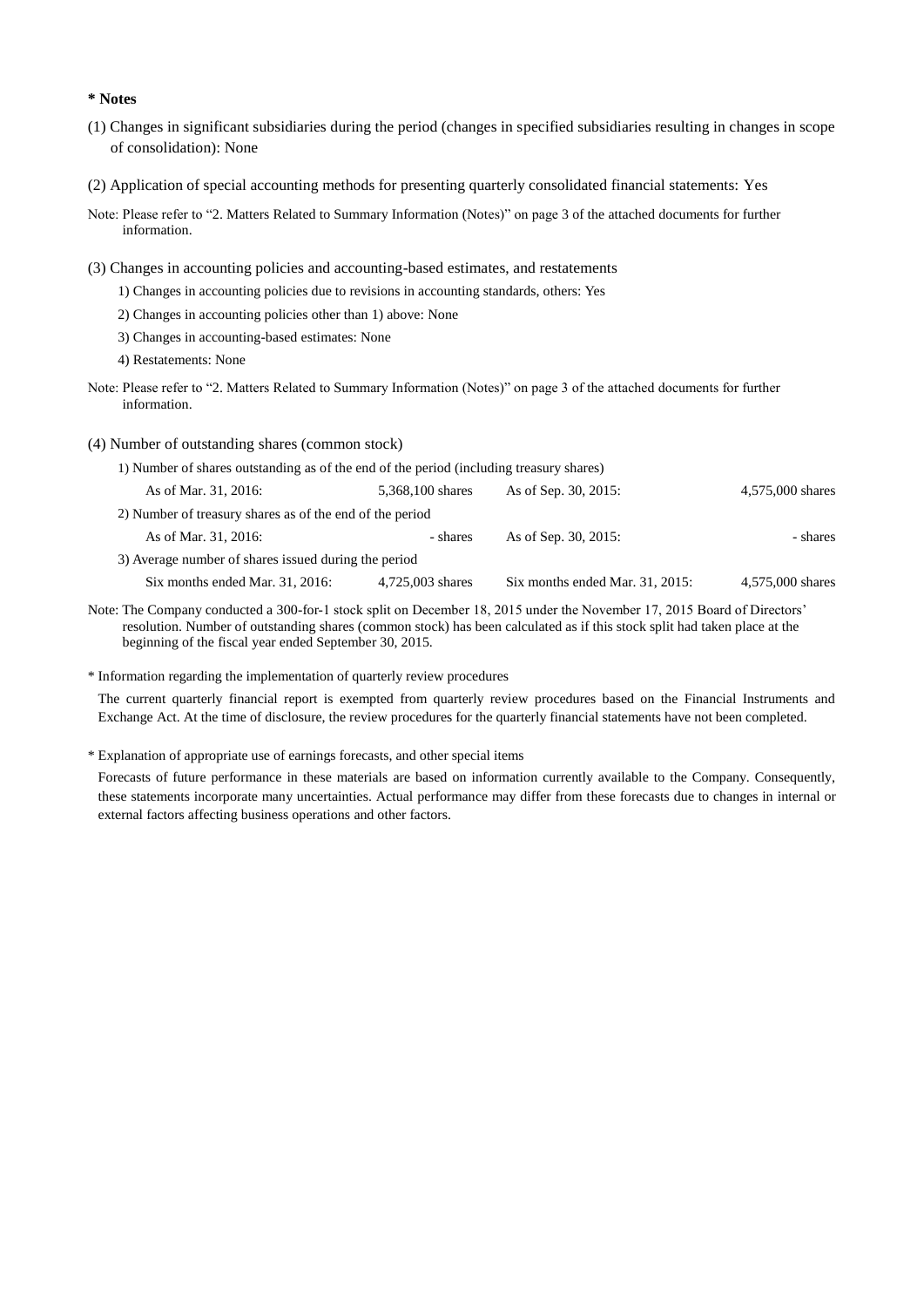# Contents of Attachments

| 1. Qualitative Information on Quarterly Consolidated Financial Performance                               | $\overline{2}$ |
|----------------------------------------------------------------------------------------------------------|----------------|
| (1) Explanation of Results of Operations                                                                 | $\mathfrak{2}$ |
| (2) Explanation of Financial Position                                                                    | 3              |
| (3) Explanation of Consolidated Forecast and Other Forward-looking Statements                            | 3              |
| 2. Matters Related to Summary Information (Notes)                                                        | 3              |
| (1) Changes in Significant Subsidiaries during the Period                                                | 3              |
| (2) Application of Special Accounting Methods for Presenting Quarterly Consolidated Financial Statements | 3              |
| (3) Changes in Accounting Policies and Accounting-based Estimates, and Restatements                      | 3              |
| 3. Quarterly Consolidated Financial Statements                                                           | $\overline{4}$ |
| (1) Consolidated Balance Sheet                                                                           | $\overline{4}$ |
| (2) Consolidated Statements of Income and Comprehensive Income                                           | 6              |
| (3) Consolidated Statement of Cash Flows                                                                 | 8              |
| (4) Notes to Quarterly Consolidated Financial Statements                                                 | 9              |
| Going Concern Assumption                                                                                 | 9              |
| Significant Changes in Shareholders' Equity                                                              | 9              |
| Segment and Other Information                                                                            | 10             |
| <b>Material Subsequent Events</b>                                                                        | 10             |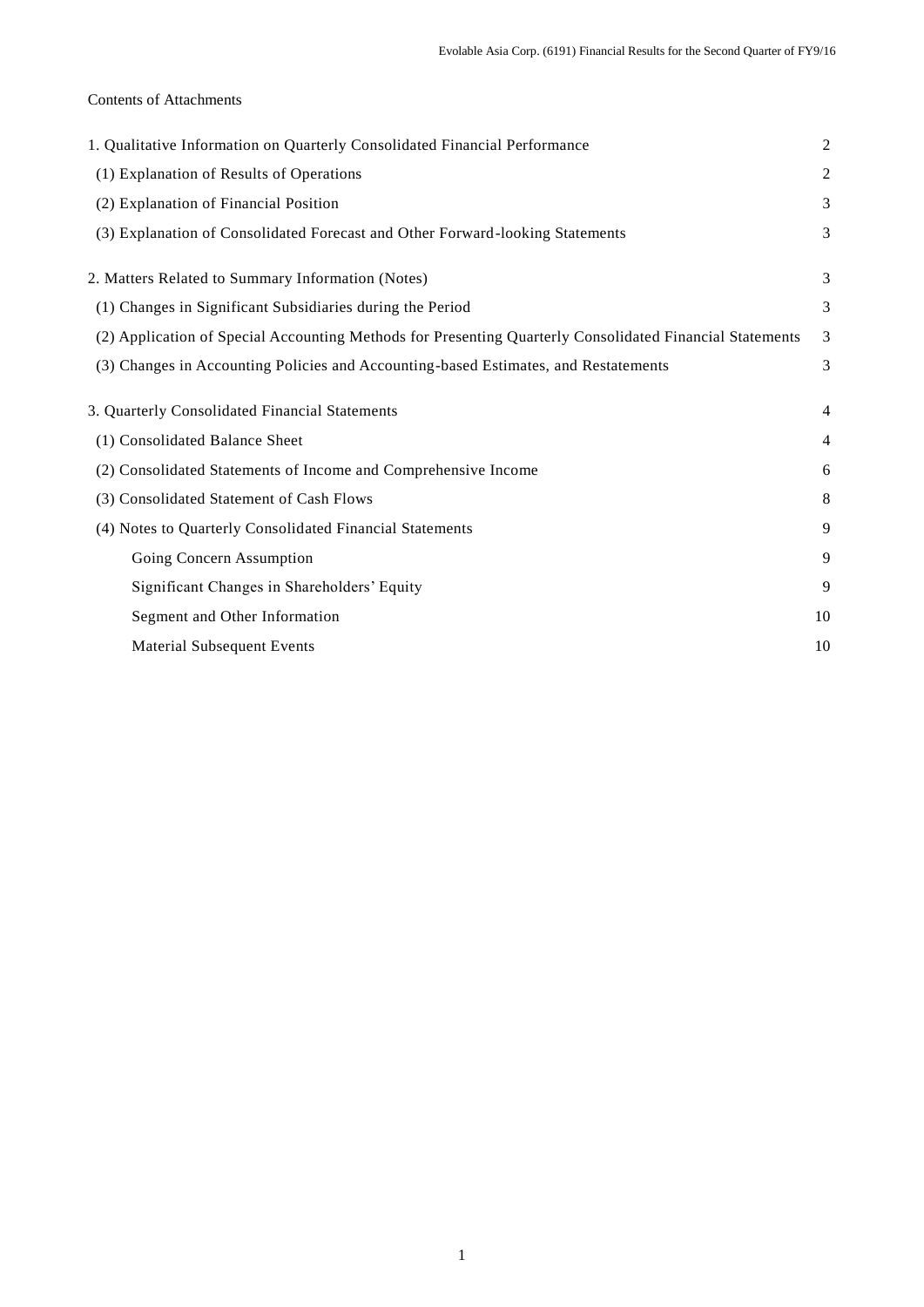# **1. Qualitative Information on Quarterly Consolidated Financial Performance**

# **(1) Explanation of Results of Operations**

Evolable Asia continued to expand operations in its core online travel agency business. In addition, we leverage the expertise gained in our online travel agency business to promote services targeting inbound foreign visitors to Japan through the OEM provision of information for Web media of overseas travel agents and inbound travel websites operated in Japan. We also seek to meet inbound travel customer needs with our IT off-shore development engineers.

Our IT off-shore development business, launched in 2012, is based on a lab-style development model in Vietnam. Having steadily acquired customers in a variety of sectors, we have increased the number of engineers employed in this business, numbering 500 as of March 2016.

Against this backdrop, net sales in the first half amounted to 1,741 million yen, operating income 292 million yen, ordinary income 265 million yen, profit before income taxes 266 million yen, and profit attributable to owners of parent was 159 million yen.

Operating results by segment are as follows.

# 1) Online Travel Agency Business

We provide the following four services in the online travel agency business.

 BtoC services (operation of websites selling travel commodities directly to general consumers via PCs and smartphones)

The number of users grew favorably, due to the reinforcement of SEM in order to attract new customers, and UI and other improvements as measures to increase repeat customers.

BtoBtoC services (provision of travel content under alliance partners' brands)

We increased the number of users of these services by providing services that match principal customers' needs and enhancing communication with business partners in a bid to bolster business partners' usage frequency.

BtoB services (wholesale business targeting other travel agencies)

The number of domestic routes in operation increased, due in part to the effects of airline industry trends and business partners' initiatives. These factors led to brisk overall business in the online travel agency business in terms of the number of domestic airline tickets handled, prompting robust sales.

 BTM services (centralized management related to business travel, including internal authorization procedures and arrangement)

To increase sales, this business model principally relies on increasing the number of client companies and their usage frequency. Accordingly, we grew the business by augmenting our number of sales personnel and introducing measures targeting existing customers with relatively low usage rate s.

Overall, first half sales in the online travel agency business totaled 1,189 million yen, and the segment profit was 430 million yen.

# 2) IT Off-shore Development Business

In the IT off-shore development business, we provide a lab-style development model with employees in the Vietnamese cities of Ho Chi Minh, Hanoi and Danang. Our principal customers are companies in the e -commerce, Web solutions, gaming and system development businesses.

Our lab-style development model consists of building a dedicated team for each of our clients, employing new staff and configuring them as needed. Our approach enables customers to check the state of development progress at any time. As our system is based on assigning dedicated staff for medium to long-term periods, we strive to employ the people who are best suited to our customers' needs. In addition, development success hinges on boosting the motivation of individual engineers.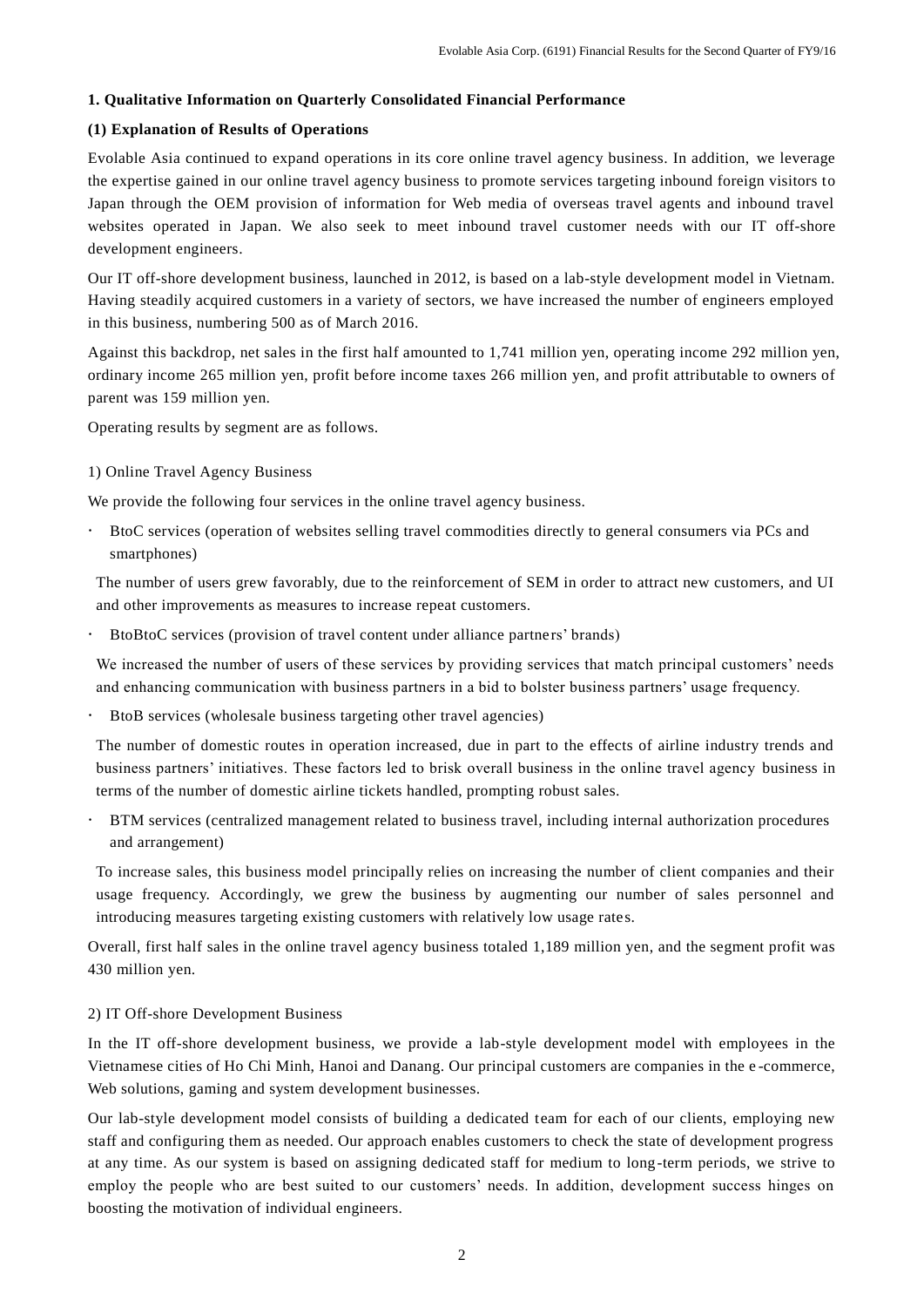Furthermore, under this business model we principally invoice customers based on the number of personnel and their individual cost per month, so the number of engineers supplied to clients and their individual cost per month affects sales significantly. An increase in the number of engineers and rises in unit prices due to enhanced development efficiency contributed to higher sales during the first half under review.

Sales in the IT off-shore development business totaled 609 million yen, and the segment profit was 45 million yen.

#### **(2) Explanation of Financial Position**

#### **Assets**

Total assets at the end of the second quarter increased 1,614 million yen from the end of the previous fiscal year to 3,678 million yen. This was mainly because of increases of 1,413 million yen in cash and deposits, 152 million yen in accounts receivable-trade, and 33 million yen in software.

#### **Liabilities**

Total liabilities increased 83 million yen to 1,750 million yen. This was mainly due to increases of 46 million yen in other current liabilities and 118 million yen in notes and accounts payable-trade, and a decrease of 99 million yen in short-term loans payable.

#### **Net Assets**

Total net assets increased 1,530 million yen to 1,928 million yen, mainly because of a 1,356 million yen increase in capital stock and other items due to capital increase.

#### **(3) Explanation of Consolidated Forecast and Other Forward-looking Statements**

There are no revisions to the consolidated forecast for the fiscal year ending September 30, 2016 that was announced on March 31, 2016. Forecasts of future performance are based on information available at the time this report was prepared. Actual performance may differ from the forecast depending on various factors.

# **2. Matters Related to Summary Information (Notes)**

# **(1) Changes in Significant Subsidiaries during the Period**

Not applicable.

# **(2) Application of Special Accounting Methods for Presenting Quarterly Consolidated Financial Statements**

Calculation of tax expense

The tax expenses were calculated by first estimating the effective tax rate after the application of tax effect accounting with respect to profit before income taxes during the fiscal year, and multiplying that rate by the quarterly profit before income taxes.

#### **(3) Changes in Accounting Policies and Accounting-based Estimates, and Restatements**

# Changes in Accounting Policies

Effective from the first quarter of the current fiscal year, the Company has adopted the "Accounting Standard for Business Combinations" (Accounting Standards Board of Japan (ASBJ) Statement No. 21, September 13, 2013), "Accounting Standard for Consolidated Financial Statements" (ASBJ Statement No. 22, September 13, 2013), "Accounting Standard for Business Divestitures" (ASBJ Statement No. 7, September 13, 2013) and other standards. In association with these changes, the presentation of net income has been revised and the minority interests item has been renamed non-controlling interests. For consistency with these changes, the consolidated financial statements for the previous fiscal year have been revised.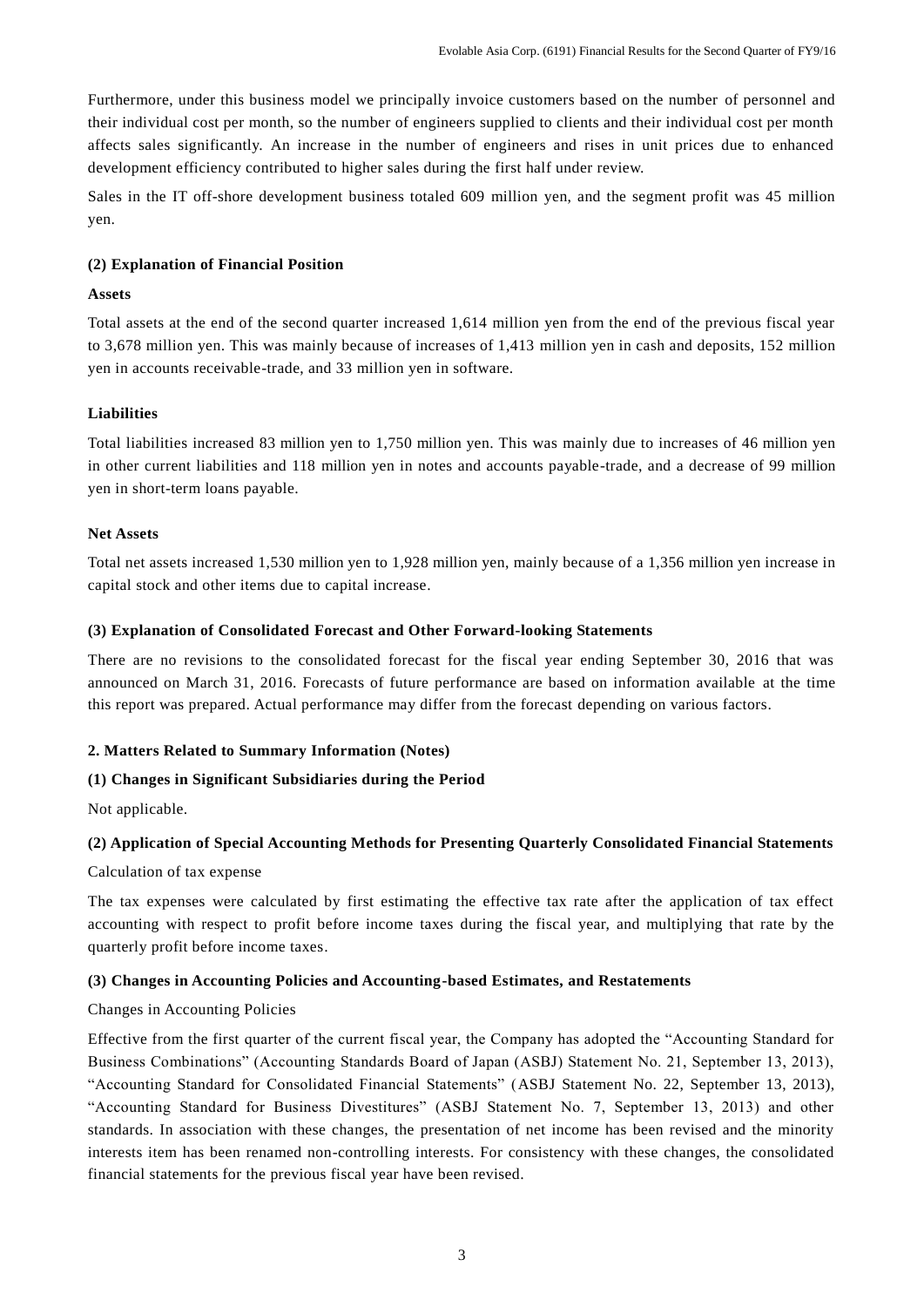# **3. Quarterly Consolidated Financial Statements**

# **(1) Consolidated Balance Sheet**

|                                                                               |                       | (Thousands of yen)       |
|-------------------------------------------------------------------------------|-----------------------|--------------------------|
|                                                                               | FY9/15                | Second quarter of FY9/16 |
|                                                                               | (As of Sep. 30, 2015) | (As of Mar. 31, 2016)    |
| Assets                                                                        |                       |                          |
| Current assets                                                                |                       |                          |
| Cash and deposits                                                             | 638,984               | 2,052,493                |
| Notes and accounts receivable-trade                                           | 609,909               | 762,451                  |
| Merchandise and finished goods                                                | 75,460                | 41,965                   |
| Deferred tax assets                                                           | 16,558                | 17,240                   |
| Accounts receivable-other                                                     | 100,290               | 109,121                  |
| Other                                                                         | 80,084                | 150,997                  |
| Allowance for doubtful accounts                                               | (329)                 | (236)                    |
| Total current assets                                                          | 1,520,957             | 3,134,035                |
| Non-current assets                                                            |                       |                          |
| Property, plant and equipment                                                 |                       |                          |
| Buildings, net                                                                | 33,347                | 26,504                   |
| Vehicles, net                                                                 | 382                   | 303                      |
| Tools, furniture and fixtures, net                                            | 26,954                | 21,163                   |
| Total property, plant and equipment                                           | 60,684                | 47,971                   |
| Intangible assets                                                             |                       |                          |
| Goodwill                                                                      | 40,619                | 34,367                   |
| Software                                                                      | 113,981               | 147,008                  |
| Total intangible assets                                                       | 154,600               | 181,375                  |
| Investments and other assets                                                  |                       |                          |
| Investment securities                                                         | 3,900                 | 3,900                    |
| Shares of subsidiaries and associates                                         | 10,000                |                          |
| Deferred tax assets                                                           | 5,021                 | 4,803                    |
| Guarantee deposits                                                            | 303,777               | 300,724                  |
| Claims provable in bankruptcy, claims provable<br>in rehabilitation and other | 41,882                | 40,508                   |
| Other                                                                         | 5,245                 | 5,574                    |
| Allowance for doubtful accounts                                               | (41, 882)             | (40, 508)                |
| Total investments and other assets                                            | 327,943               | 315,002                  |
| Total non-current assets                                                      | 543,229               | 544,349                  |
| Total assets                                                                  | 2,064,186             | 3,678,384                |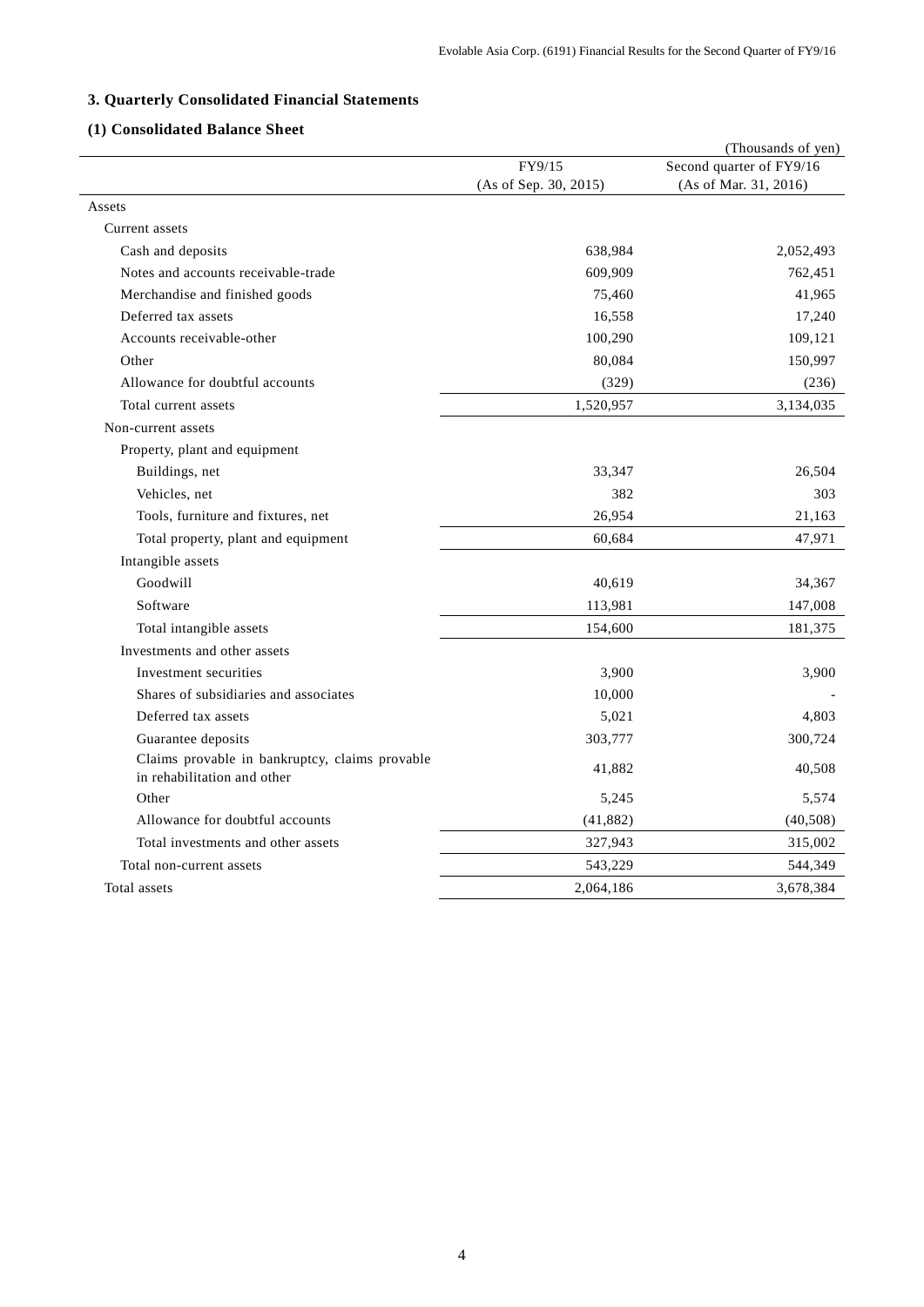|                                              |                       | (Thousands of yen)       |
|----------------------------------------------|-----------------------|--------------------------|
|                                              | FY9/15                | Second quarter of FY9/16 |
|                                              | (As of Sep. 30, 2015) | (As of Mar. 31, 2016)    |
| Liabilities                                  |                       |                          |
| <b>Current liabilities</b>                   |                       |                          |
| Notes and accounts payable-trade             | 668,841               | 787,313                  |
| Short-term loans payable                     | 325,108               | 225,133                  |
| Accounts payable-other                       | 215,062               | 240,320                  |
| Accrued expenses                             | 68,110                | 74,621                   |
| Income taxes payable                         | 72,372                | 79,555                   |
| Provision for bonuses                        | 43,428                | 16,548                   |
| Provision for point card certificates        | 763                   | 1,727                    |
| Current portion of long-term loans payable   | 18,204                | 18,204                   |
| Forward exchange contracts                   | 1,596                 | 7,465                    |
| Other                                        | 73,298                | 119,552                  |
| Total current liabilities                    | 1,486,786             | 1,570,442                |
| Non-current liabilities                      |                       |                          |
| Long-term loans payable                      | 99,778                | 90,676                   |
| Long-term guarantee deposited                | 80,387                | 89,258                   |
| Total non-current liabilities                | 180,165               | 179,934                  |
| <b>Total liabilities</b>                     | 1,666,952             | 1,750,377                |
| Net assets                                   |                       |                          |
| Shareholders' equity                         |                       |                          |
| Capital stock                                | 215,000               | 893,497                  |
| Capital surplus                              | 20,000                | 698,497                  |
| Retained earnings                            | 104,548               | 264,452                  |
| Total shareholders' equity                   | 339,548               | 1,856,447                |
| Accumulated other comprehensive income       |                       |                          |
| Deferred gains or losses on hedges           | (1,075)               | (4,994)                  |
| Foreign currency translation adjustment      | 3,093                 | (1, 464)                 |
| Total accumulated other comprehensive income | 2,018                 | (6, 458)                 |
| Non-controlling interests                    | 55,668                | 78,019                   |
| Total net assets                             | 397,234               | 1,928,007                |
| Total liabilities and net assets             | 2,064,186             | 3,678,384                |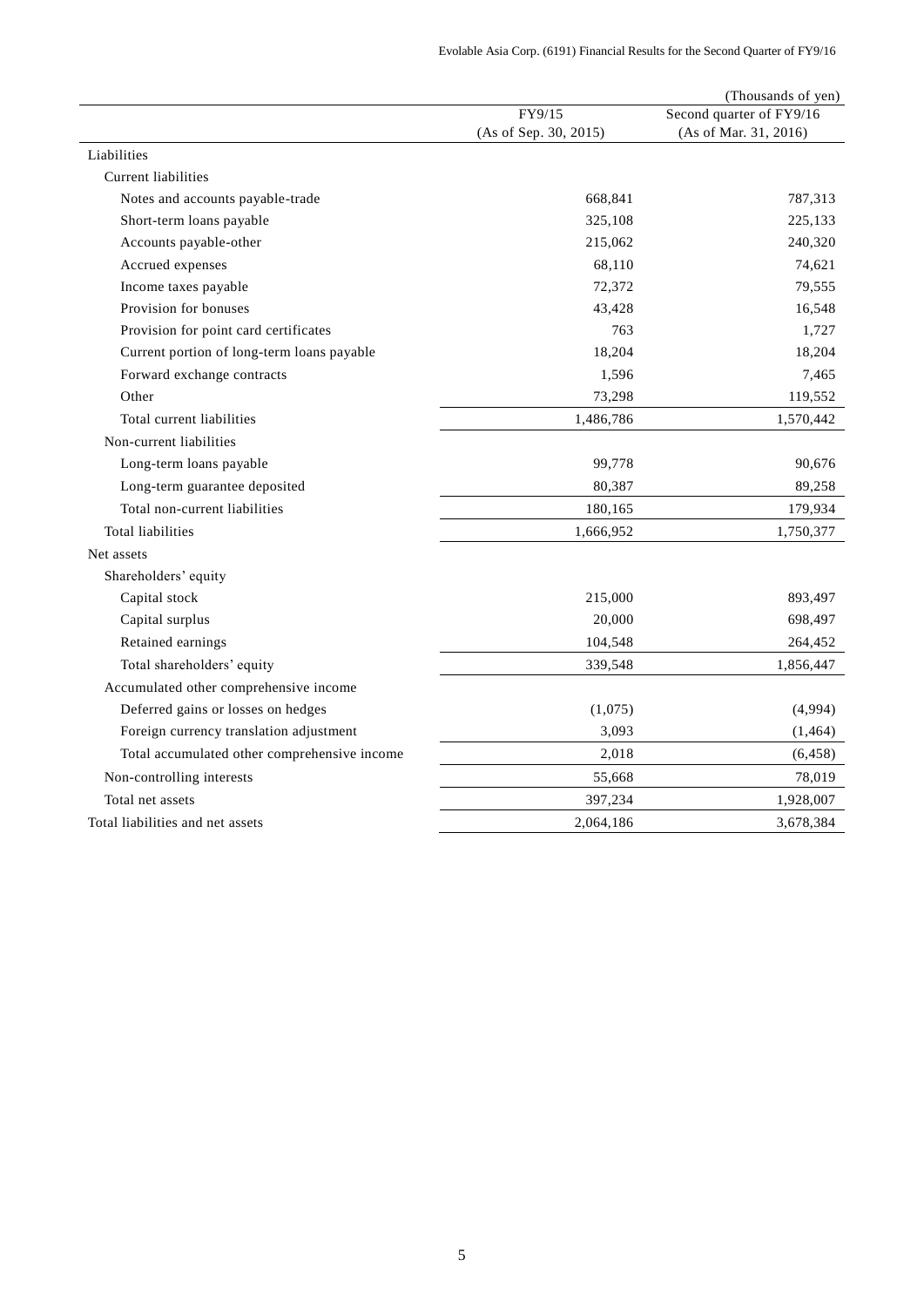# **(2) Consolidated Statements of Income and Comprehensive Income**

# **(Consolidated Statement of Income)**

# **(For the Six-month Period)**

|                                                     | (Thousands of yen)                        |
|-----------------------------------------------------|-------------------------------------------|
|                                                     | First six months of FY9/16                |
|                                                     | (Oct. 1, $2015 - \text{Mar. } 31, 2016$ ) |
| Net sales                                           | 1,741,161                                 |
| Cost of sales                                       | 328,579                                   |
| Gross profit                                        | 1,412,582                                 |
| Selling, general and administrative expenses        | 1,120,574                                 |
| Operating income                                    | 292,008                                   |
| Non-operating income                                |                                           |
| Interest income                                     | 401                                       |
| Gain on reversal of allowance for doubtful accounts | 1,374                                     |
| Other                                               | 1,314                                     |
| Total non-operating income                          | 3,089                                     |
| Non-operating expenses                              |                                           |
| Interest expenses                                   | 5,835                                     |
| Foreign exchange losses                             | 3,116                                     |
| Listing expenses                                    | 18,965                                    |
| Other                                               | 1,237                                     |
| Total non-operating expenses                        | 29,154                                    |
| Ordinary income                                     | 265,943                                   |
| Extraordinary income                                |                                           |
| Gain on sales of non-current assets                 | 1,034                                     |
| Total extraordinary income                          | 1,034                                     |
| <b>Extraordinary losses</b>                         |                                           |
| Loss on sales of non-current assets                 | 810                                       |
| Total extraordinary losses                          | 810                                       |
| Profit before income taxes                          | 266,168                                   |
| Income taxes                                        | 79,533                                    |
| Profit                                              | 186,635                                   |
| Profit attributable to non-controlling interests    | 26,730                                    |
| Profit attributable to owners of parent             | 159,904                                   |
|                                                     |                                           |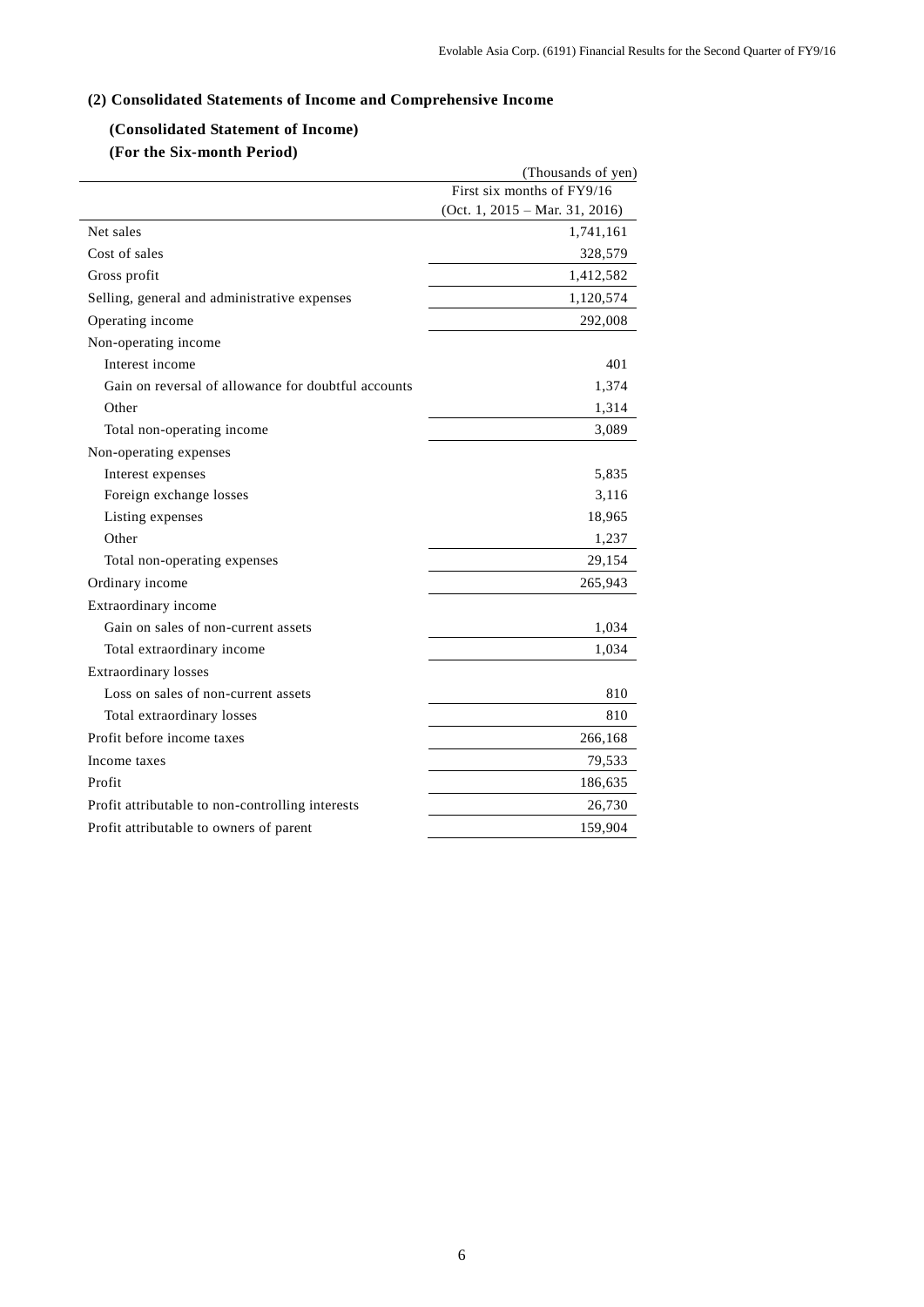# **(Consolidated Statement of Comprehensive Income)**

# **(For the Six-month Period)**

|                                                                   | (Thousands of yen)               |
|-------------------------------------------------------------------|----------------------------------|
|                                                                   | First six months of FY9/16       |
|                                                                   | $(Oct. 1, 2015 - Mar. 31, 2016)$ |
| Profit                                                            | 186,635                          |
| Other comprehensive income                                        |                                  |
| Deferred gains or losses on hedges                                | (3,918)                          |
| Foreign currency translation adjustment                           | (8,937)                          |
| Total other comprehensive income                                  | (12, 856)                        |
| Comprehensive income                                              | 173,778                          |
| Comprehensive income attributable to                              |                                  |
| Comprehensive income attributable to owners of parent             | 151,427                          |
| Comprehensive income attributable to non-controlling<br>interests | 22.351                           |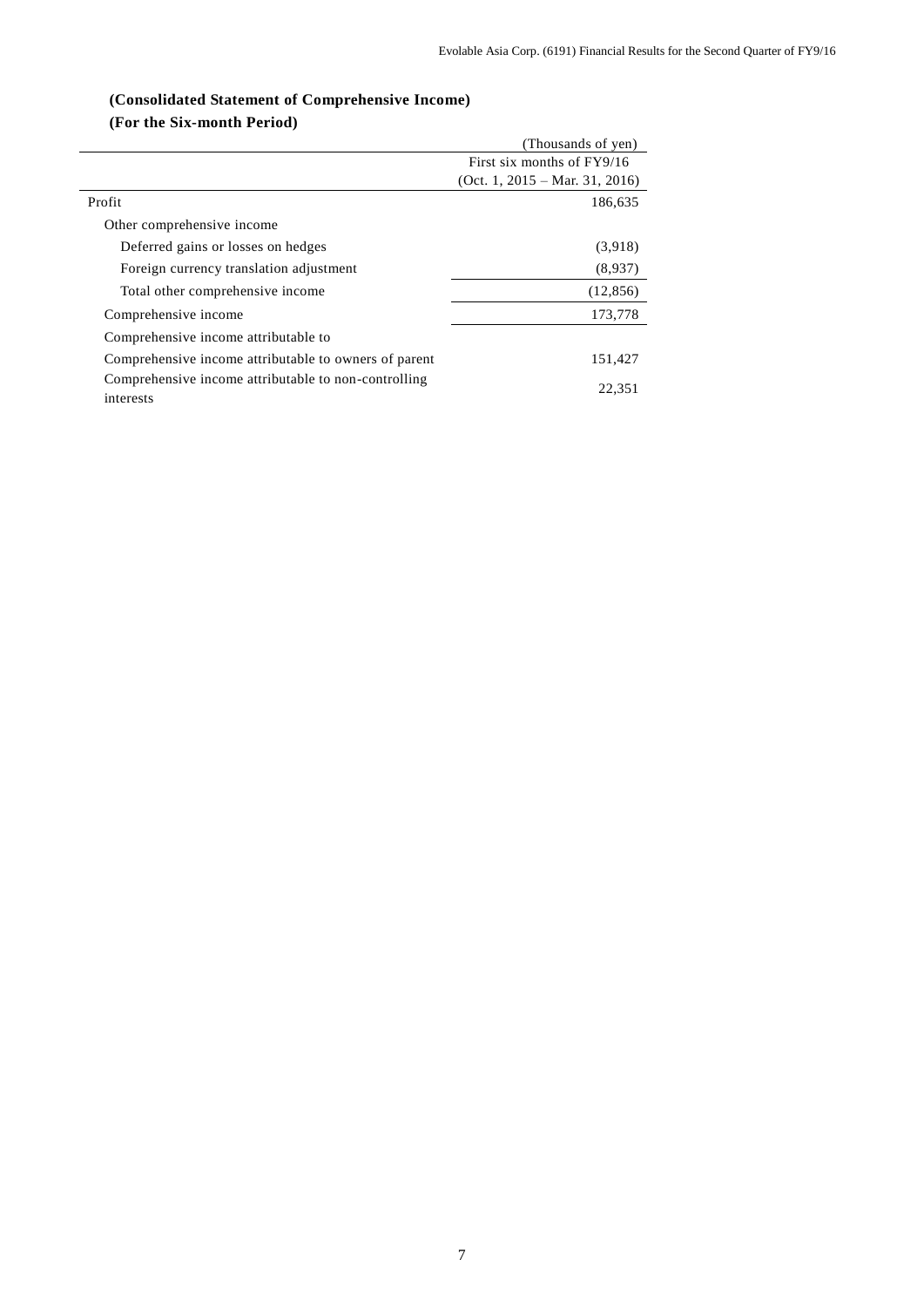# **(3) Consolidated Statement of Cash Flows**

| (Thousands of yen)                                              |            |
|-----------------------------------------------------------------|------------|
| First six months of FY9/16                                      |            |
| (Oct. 1, $2015 - \text{Mar. } 31, 2016$ )                       |            |
| Cash flows from operating activities                            |            |
| Profit before income taxes                                      | 266,168    |
| Depreciation                                                    | 40,827     |
| Increase (decrease) in provision                                | (26, 624)  |
| Interest and dividend income                                    | (401)      |
| Interest expenses                                               | 5,835      |
| Listing expenses                                                | 18,965     |
| Loss (gain) on sales of property, plant and equipment           | (224)      |
| Decrease (increase) in notes and accounts<br>receivable-trade   | (112, 249) |
| Decrease (increase) in inventories                              | 33,494     |
| Increase (decrease) in notes and accounts payable-trade         | 118,471    |
| Decrease (increase) in guarantee deposits                       | 1,684      |
| Increase (decrease) in long-term guarantee deposits<br>received | 8,871      |
| Decrease (increase) in other asset                              | (82, 681)  |
| Increase (decrease) in other liability                          | 35,144     |
| Subtotal                                                        | 307,281    |
| Interest and dividend income received                           | 401        |
| Interest expenses paid                                          | (6, 324)   |
| Income taxes paid                                               | (72, 225)  |
| Net cash provided by (used in) operating activities             | 229,133    |
| Cash flows from investing activities                            |            |
| Purchase of property, plant and equipment                       | (13, 413)  |
| Proceeds from sales of property, plant and equipment            | 1,034      |
| Purchase of intangible assets                                   | (47, 025)  |
| Net cash provided by (used in) investing activities             | (59, 404)  |
| Cash flows from financing activities                            |            |
| Net increase (decrease) in short-term loans payable             | (98, 511)  |
| Repayments of long-term loans payable                           | (9,102)    |
| Proceeds from issuance of common shares                         | 1,356,994  |
| Payments for IPO-related expenses                               | (1,090)    |
| Net cash provided by (used in) financing activities             | 1,248,290  |
| Effect of exchange rate change on cash and cash<br>equivalents  | (4,510)    |
| Net increase (decrease) in cash and cash equivalents            | 1,413,508  |
| Cash and cash equivalents at beginning of period                | 608,984    |
| Cash and cash equivalents at end of period                      | 2,022,493  |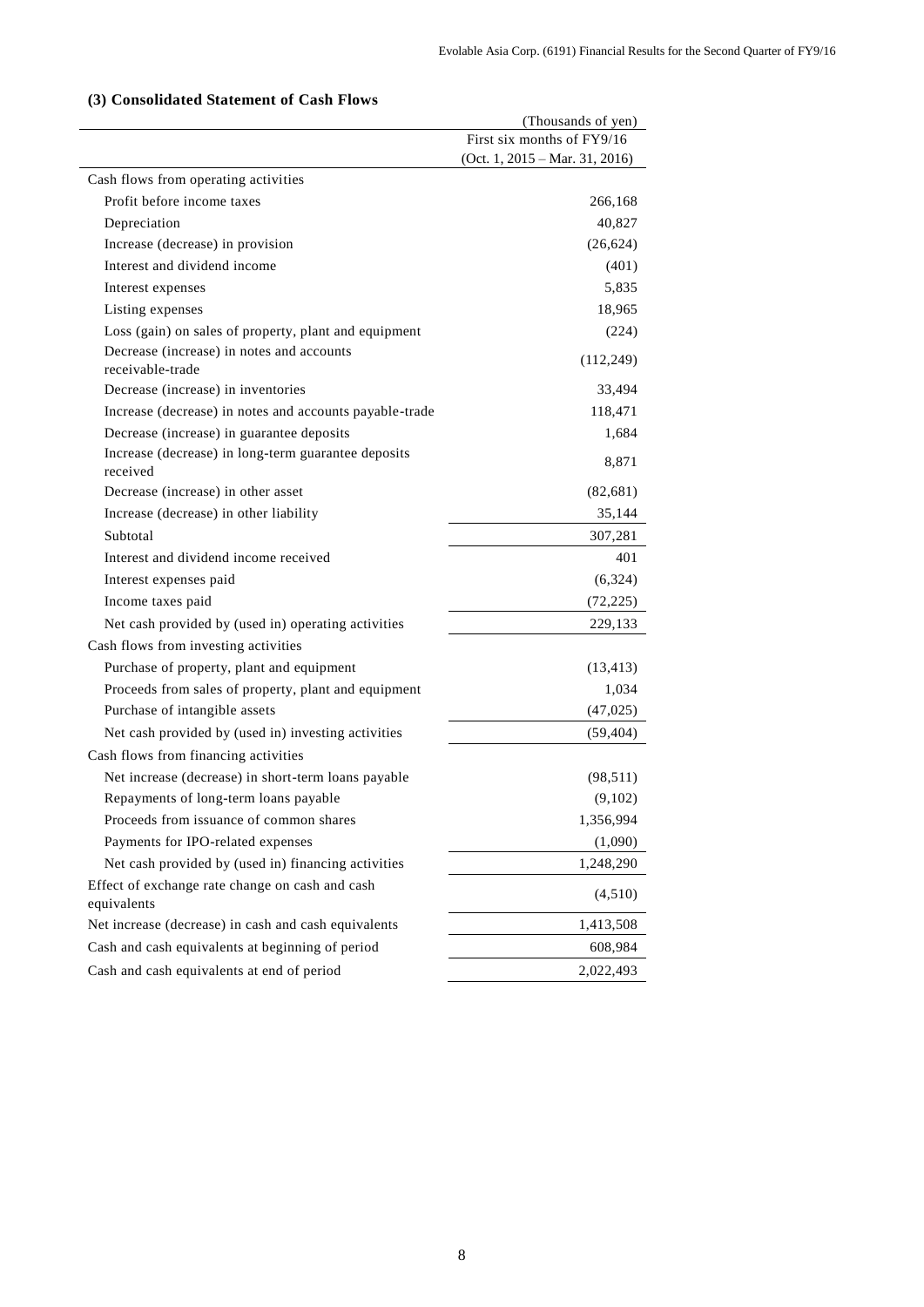# **(4) Notes to Quarterly Consolidated Financial Statements**

# **Going Concern Assumption**

Not applicable.

# **Significant Changes in Shareholders' Equity**

Evolable Asia has received payments for the third-party allocation from Fenox Venture Company IX, L.P, Fenox Venture Company VIII, L.P. and Fenox Venture Company III, L.P. on October 29, 2015. Accordingly, capital stock and legal capital surplus increased 165 million yen each.

The Company listed its shares on the Mothers market of the Tokyo Stock Exchange on March 31, 2016. In line with this listing, 620,000 new shares were issued in a paid-in capital allocation by general public offering (offering using the book building method) with March 30, 2016, as the payment date, and capital stock and legal capital surplus increased 513 million yen each.

As a result, capital stock and legal capital surplus totaled 893 million yen and 698 million yen, respectively as of the end of the second quarter of the fiscal year ending September 30, 2016.